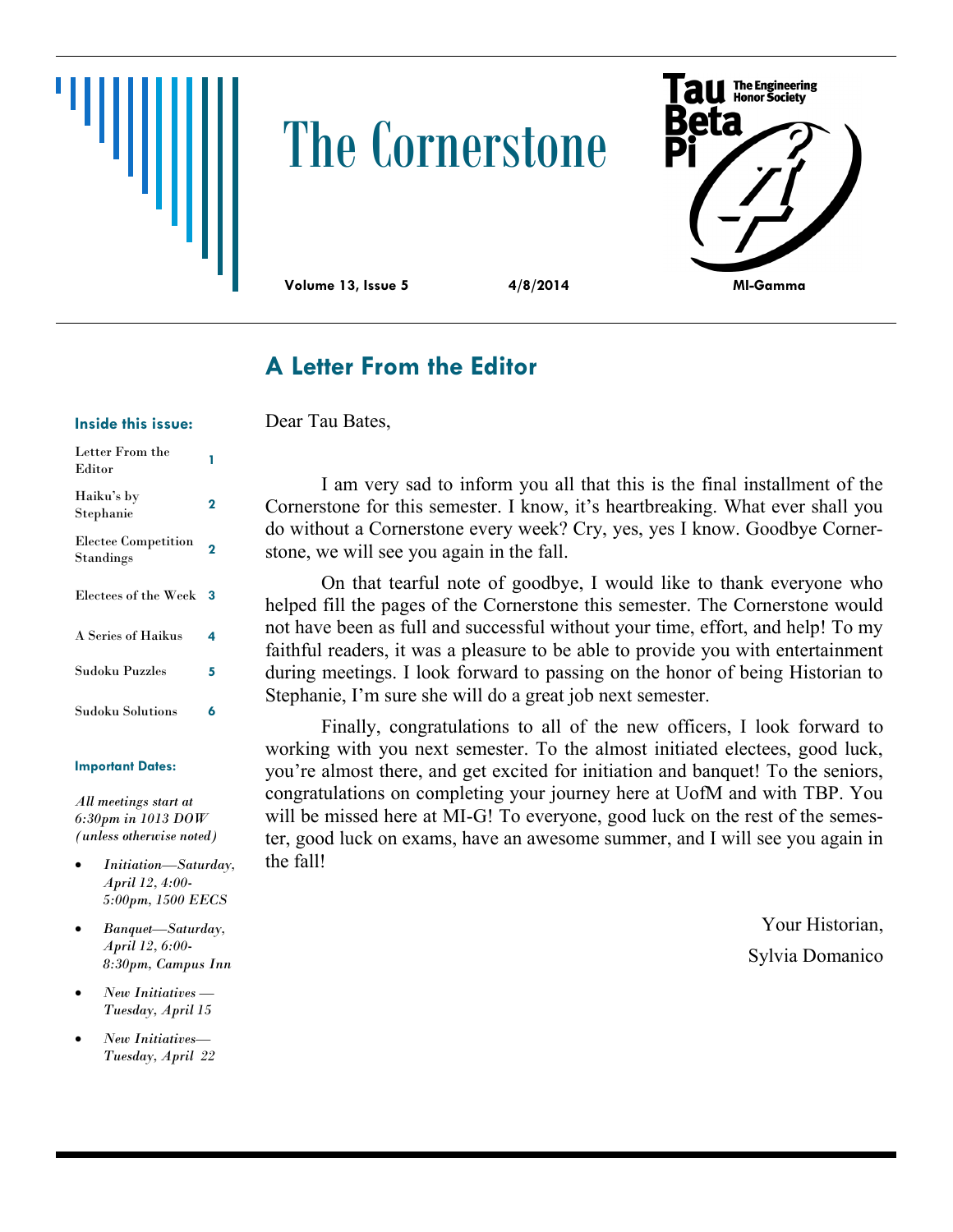# **Haikus** *By Stephanie Miller, future historian*

## **#BringBackTheBagels**

Bagels are awesome. Where did the free bagels go? Bring back the bagels.

Elections were long Point of Personal Privilege I can't hear you speak

Writing is easy The Cornerstone needs your help Free insomnia

# **Electee Competition Standings**

**(Also available at: [https://tbp.engin.umich.edu/members/electees/electee\\_groups/\)](https://tbp.engin.umich.edu/members/electees/electee_groups/)**

| Rank           | <b>Team</b>                               | <b>Points</b> |
|----------------|-------------------------------------------|---------------|
| 1              | <b>Team Awesome</b>                       | 175           |
| $\overline{2}$ | <b>T-Rex Karaoke</b>                      | 155           |
| 3              | Two Girls & a Guy Levitating Rocks        | 115           |
| 4              | <b>Bear Spiders</b>                       | 95            |
| T <sub>5</sub> | <b>Team Grad</b>                          | 90            |
| T <sub>5</sub> | Claustrophobic Jack-in-the-Box            | 85            |
| 7              | <b>Royal Purple Ducks</b>                 | 65            |
| 8              | Gagnon & the World Champion Moose Callers | 45            |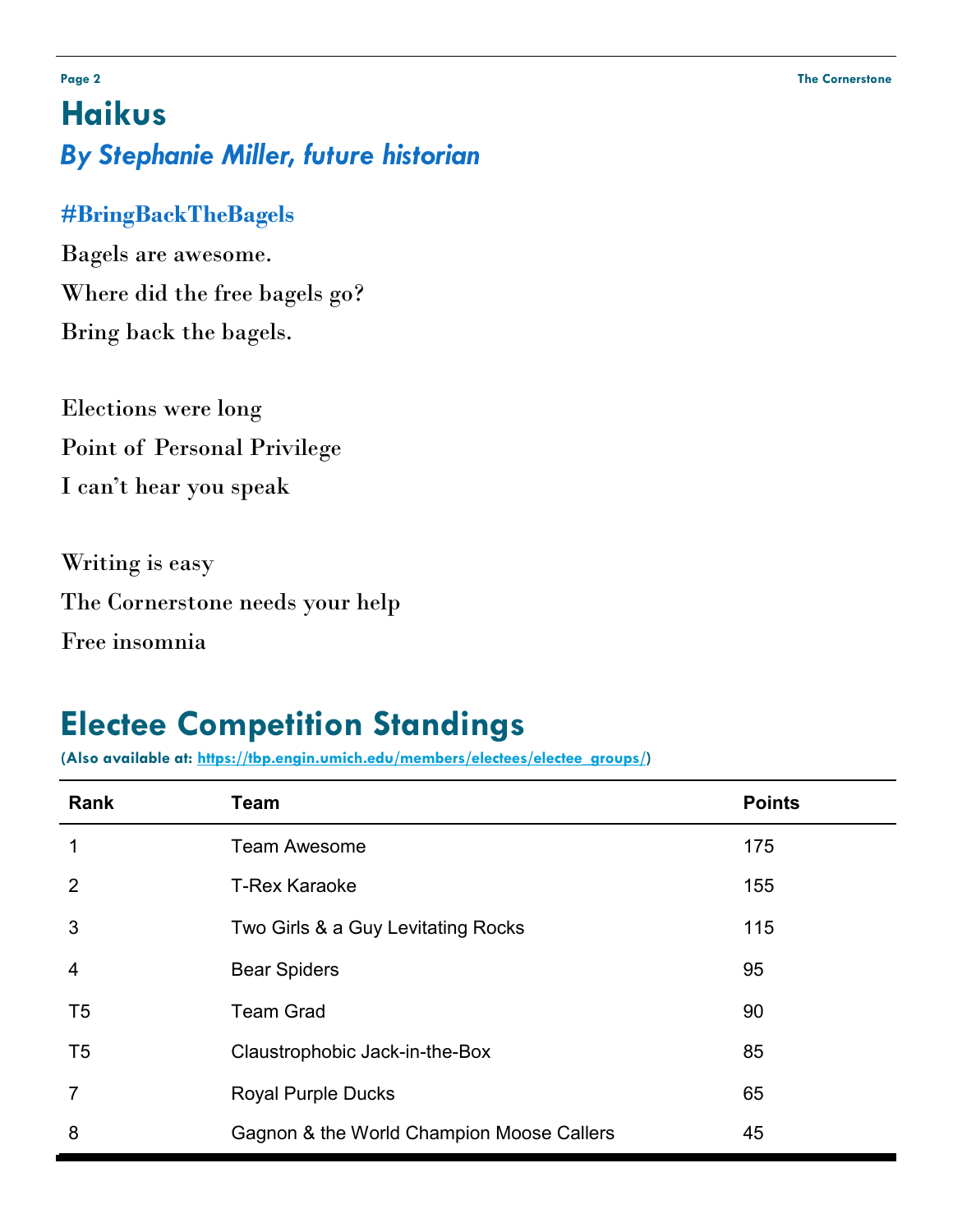#### **Volume 13, Issue 5 Page 3**

# **Electees of the Week! Undergraduate Electees:**



*Jingxuan Liu* **Major:** Aerospace Engineering **Year:** Senior **Extra Curricular Activities:** Solar Car **If you were a vending machine what would you vend?**  If I were a vending machine, I would vend books.



*Daniel Lee* **Major:** Chemical Enginering **Year:** Sophomore **Extra Curricular Activities:** MPowered, rXn, Theta Tau **Hobbies:** Running, video games, dancing **If you were a vending machine what would you vend?**  I would vend hats, because you can never have enough hats.

# **Graduate Electee:**



## *Vikram Venkatesan*

**Major:** Industrial and Operations Engineering **Year:** Masters, 2nd year **Hobbies:** Running, swimming, watching movies **If you were a vending machine what would you vend?**  If I were a vending machine, I would offer conversations about life, and chocolate.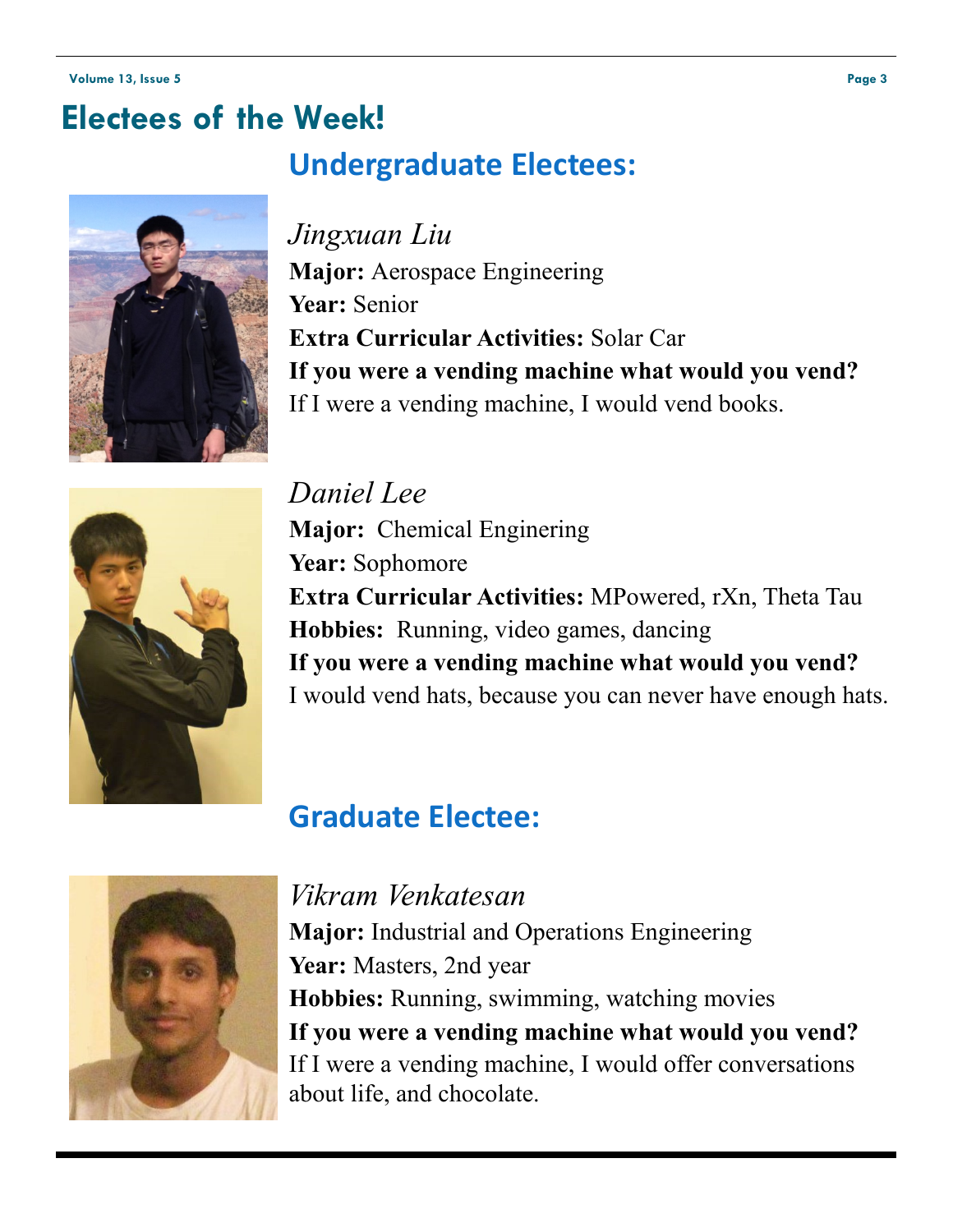## **A Series of Haikus** *By Team Awesome*

## **Number 1**

Five seven and five That's how we do these haikus Prepare for dis yo

## **Number 2**

A Tau Beta Pi Member is too kool for skool That is all bro-yo

## **Number 3**

All bout longest Road In Settlers of Catan And Life and Stuff Yo

## **Number 4**

Hi Hi Hi Hi Hi Bye Bye Bye Bye Bye Bye Bye Hi Hi Hi Hi Yo

> **Number 5** Sure is dark down here I'm buried with a shovel it doesn't help Yo

## **Number 6**

hai ku hai ku hai ku hai ku hai ku hai ku hai ku hai ku Yo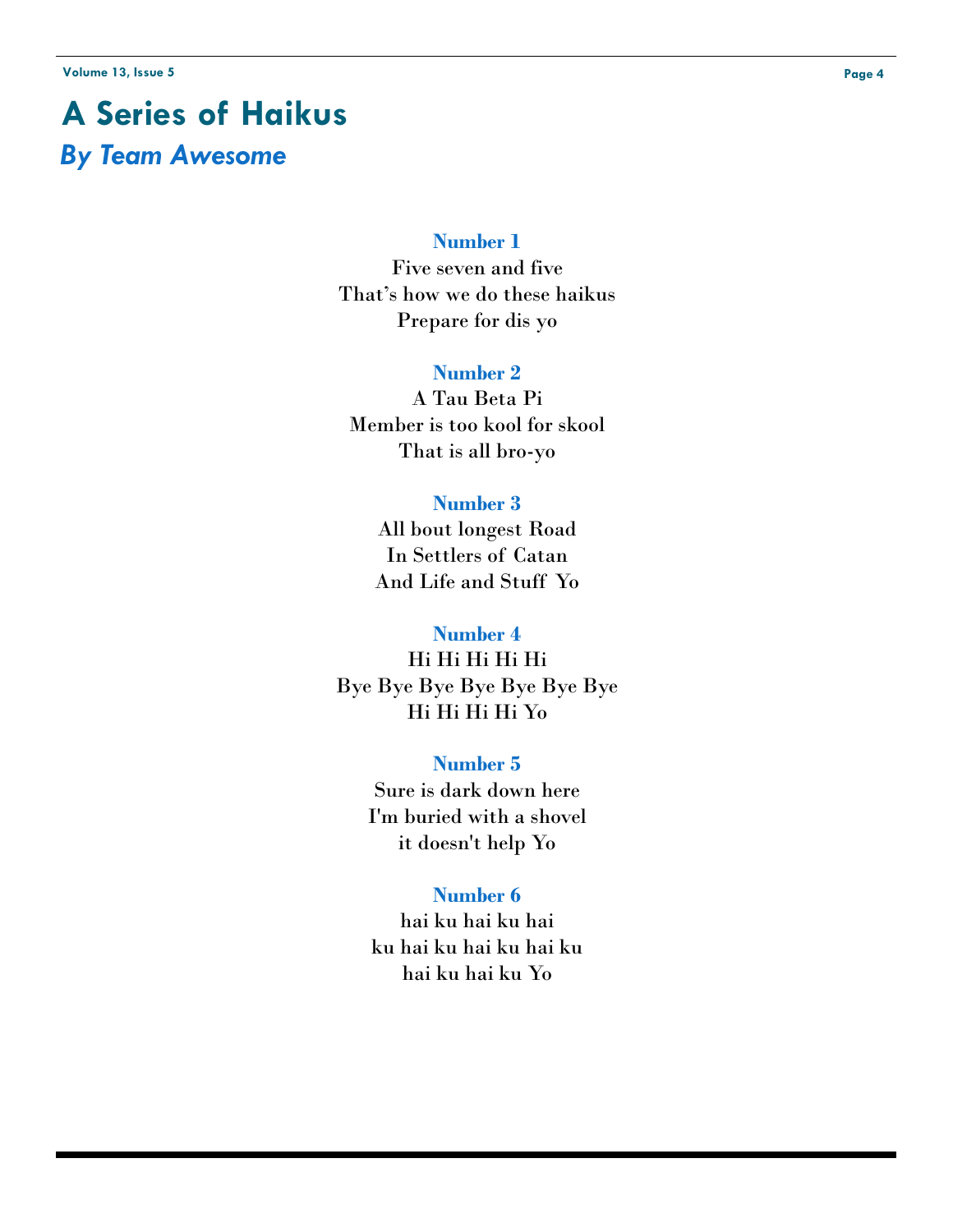# **Sudoku Puzzles**

|                         |              |              |                  |              |                         | 7                       |   |                         |
|-------------------------|--------------|--------------|------------------|--------------|-------------------------|-------------------------|---|-------------------------|
| 7                       |              | $\mathbf{2}$ |                  |              | 4                       | 6                       |   |                         |
| $\overline{\mathbf{3}}$ | 5            |              | $\boldsymbol{2}$ |              |                         |                         |   |                         |
|                         | 4            |              | 5                | $\mathbf{2}$ | $\overline{\mathbf{3}}$ |                         |   | 7                       |
|                         | $\mathbf{2}$ |              | 8                |              | $\mathbf{1}$            |                         | 5 |                         |
| 5                       |              |              | 4                | 9            | 7                       |                         | 1 |                         |
|                         |              |              |                  |              | $\mathbf{2}$            |                         | 9 | $\overline{\mathbf{3}}$ |
|                         |              | 4            | 1                |              |                         | $\overline{\mathbf{2}}$ |   | 6                       |
|                         |              | 9            |                  |              |                         |                         |   |                         |



| $\overline{2}$ |                         | 5 |              | $\overline{\mathbf{3}}$ |   |                         |   |   |
|----------------|-------------------------|---|--------------|-------------------------|---|-------------------------|---|---|
|                |                         |   | 5            |                         | 7 | 9                       |   |   |
|                | 9                       | 8 |              | 1                       |   |                         |   | 3 |
|                |                         |   | 8            |                         |   | $\overline{\mathbf{3}}$ | 5 | 4 |
|                | 8                       |   |              |                         |   |                         | 1 |   |
| 5              | $\overline{\mathbf{2}}$ | 4 |              |                         | 1 |                         |   |   |
| 8              |                         |   |              | 7                       |   | $\mathbf{2}$            | 9 |   |
|                |                         | 7 | $\mathbf{2}$ |                         | 5 |                         |   |   |
|                |                         |   |              | 4                       |   | 7                       |   | 6 |